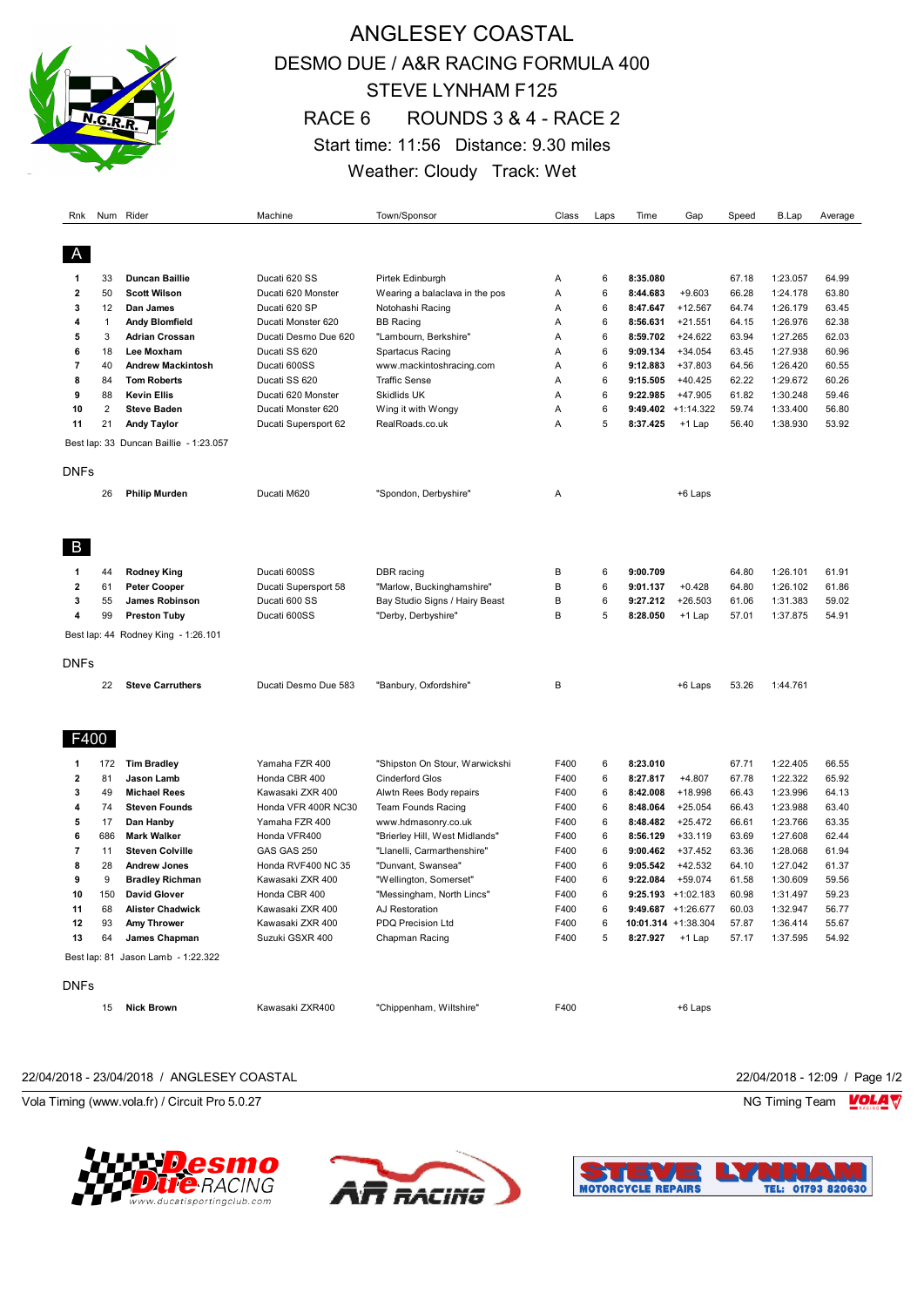ANGLESEY COASTAL DESMO DUE / A&R RACING FORMULA 400 STEVE LYNHAM F125 RACE 6 ROUNDS 3 & 4 - RACE 2 Start time: 11:56 Distance: 9.30 miles Weather: Cloudy Track: Wet

| Rnk  | Num | Rider               | Machine           | Town/Sponsor                   | Class | Laps | Time     | Gar      | Speed | B.Lap    | Average |
|------|-----|---------------------|-------------------|--------------------------------|-------|------|----------|----------|-------|----------|---------|
|      |     |                     |                   |                                |       |      |          |          |       |          |         |
| F125 |     |                     |                   |                                |       |      |          |          |       |          |         |
|      | 303 | Jay Able            | Aprilia RS 125    | "Westbury, Wiltshire"          | F125  | 6    | 9:45.053 |          | 59.84 | 1:33.242 | 57.22   |
|      | 155 | Michael Wilson      | Aprilia RS 125 SP | CLV Racing/Graham File Tuning/ | F125  | 6    | 9:54.698 | $+9.645$ | 58.20 | 1:35.874 | 56.29   |
|      |     |                     |                   |                                |       |      |          |          |       |          |         |
|      | 69  | <b>Oliver Upton</b> | Aprilia 125 RS    | Compact Car Corner             | F125  | -5   | 9:07.742 | $+1$ Lap | 54.06 | 1:43.208 | 50.93   |

Best lap: 303 Jay Able - 1:33.242

**A - 92.5% of winners average race speed - 60.12 mph**

**B - 92.5% of winners average race speed - 57.27 mph**

**F400 - 92.5% of winners average race speed - 61.56 mph F125 - 92.5% of winners average race speed - 52.93 mph**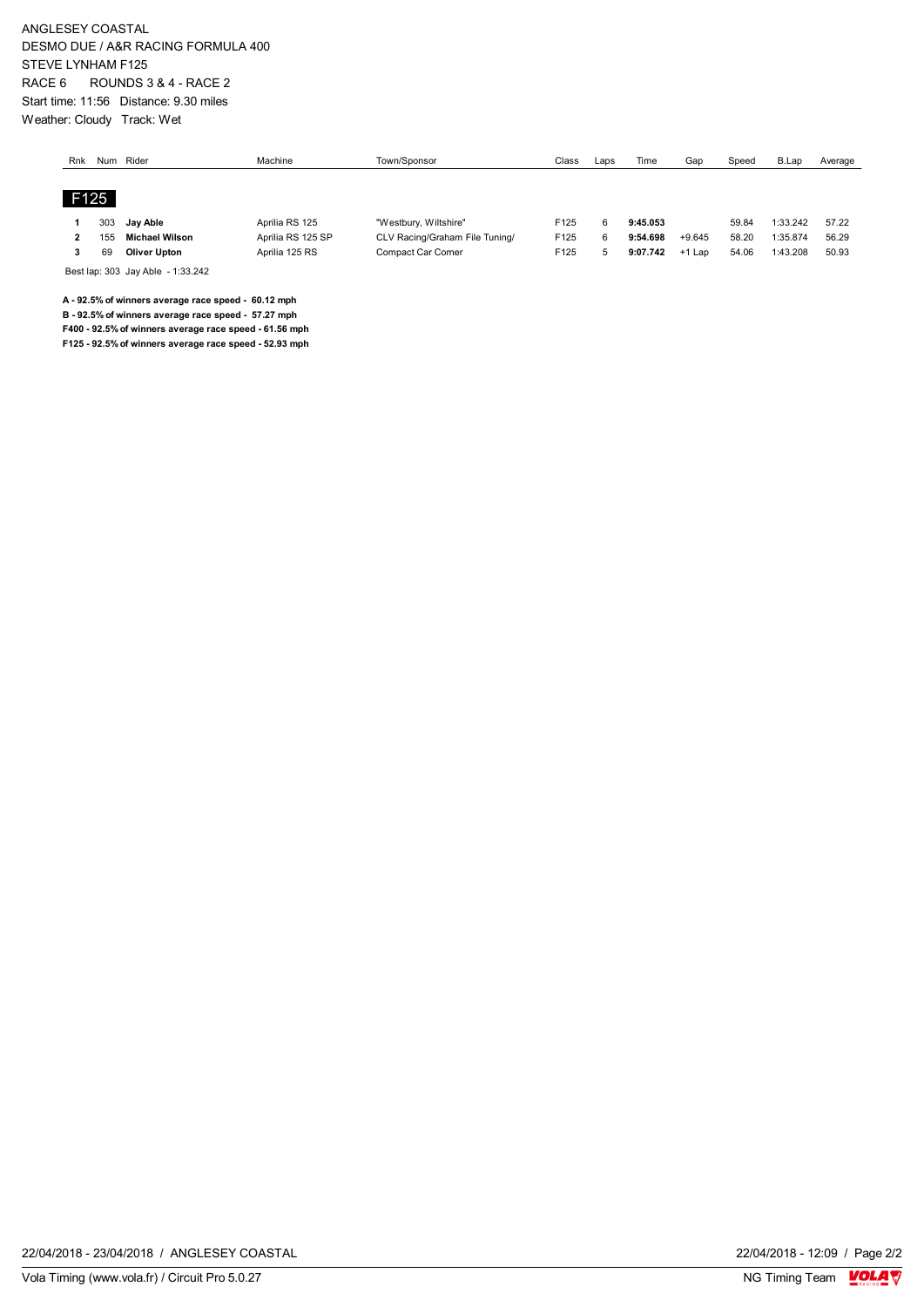

Adrian Crossan

**START** 

 **1:28.702 1:28.616 1:27.689 1:27.265** 1:28.783

Alister Chadwick

**START** 

 **1:39.861 1:37.710 1:35.213** 1:36.409 **1:32.947**

Amy Thrower

**START** 

 **1:39.562 1:37.354 1:36.900 1:36.414** 1:38.364

Andrew Jones

START

 **1:31.251 1:28.769 1:27.499 1:27.042**

 $\overline{1}$ 

# ANGLESEY COASTAL DESMO DUE / A&R RACING FORMULA 400 STEVE LYNHAM F125 RACE 6 ROUNDS 3 & 4 - RACE 2 LAP TIMES

| Lap    | Time                   | Lap    | Time                   |
|--------|------------------------|--------|------------------------|
| 6      | 1:28.745               | 4      | 1:31.307               |
|        |                        | 5      | 1:31.853               |
|        |                        | 6      | 1:30.609               |
|        | Andrew Mackintosh      |        |                        |
|        |                        |        | <b>Brian Alexander</b> |
|        | <b>START</b>           |        |                        |
| 1<br>2 | 1:33.405               |        | <b>START</b>           |
| 3      | 1:31.259               |        |                        |
| 4      | 1:28.806               |        |                        |
| 5      | 1:26.420               |        |                        |
| 6      | 1:27.737               |        | Dan Hanby              |
|        |                        |        |                        |
|        |                        | 1      | <b>START</b>           |
|        | <b>Andy Blomfield</b>  | 2      | 1:24.609               |
|        |                        | 3      | 1:23.766               |
|        | <b>START</b>           | 4      | 1:24.658               |
| 1      |                        | 5      | 1:28.523               |
| 2      | 1:29.084               | 6      | 1:26.831               |
| 3      | 1:28.477               |        |                        |
| 4      | 1:27.911               |        |                        |
| 5      | 1:26.976               |        |                        |
| 6      | 1:28.499               |        | Dan James              |
|        |                        |        | <b>START</b>           |
|        |                        | 1      |                        |
|        | Andy Taylor            | 2      | 1:26.179               |
|        |                        | 3      | 1:27.032               |
|        | <b>START</b>           | 4      | 1:27.512               |
| 1      |                        | 5      | 1:26.469               |
| 2      | 1:41.924               | 6      | 1:26.316               |
| 3      | 1:40.707               |        |                        |
| 4      | 1:41.009               |        |                        |
| 5      | 1:38.930               |        | David Glover           |
|        |                        |        |                        |
|        | <b>Bradley Richman</b> |        | <b>START</b>           |
|        |                        | 1      |                        |
|        |                        | 2      | 1:32.908               |
| 1      | <b>START</b>           | 3<br>4 | 1:32.158<br>1:32.729   |
| 2      | 1:32.019               | 5      | 1:31.497               |
| 3      | 1:32.630               | 6      | 1:31.514               |
|        |                        |        |                        |

#### 22/04/2018 - 23/04/2018 / ANGLESEY COASTAL 22/04/2018 - 12:10 / Page 1/3

Vola Timing (www.vola.fr) / Circuit Pro 5.0.27 NG Timing Team Notice of the Unit of the Unit of the Unit of the Unit of the Unit of the Unit of the Unit of the Unit of the Unit of the Unit of the Unit of the Unit of the U





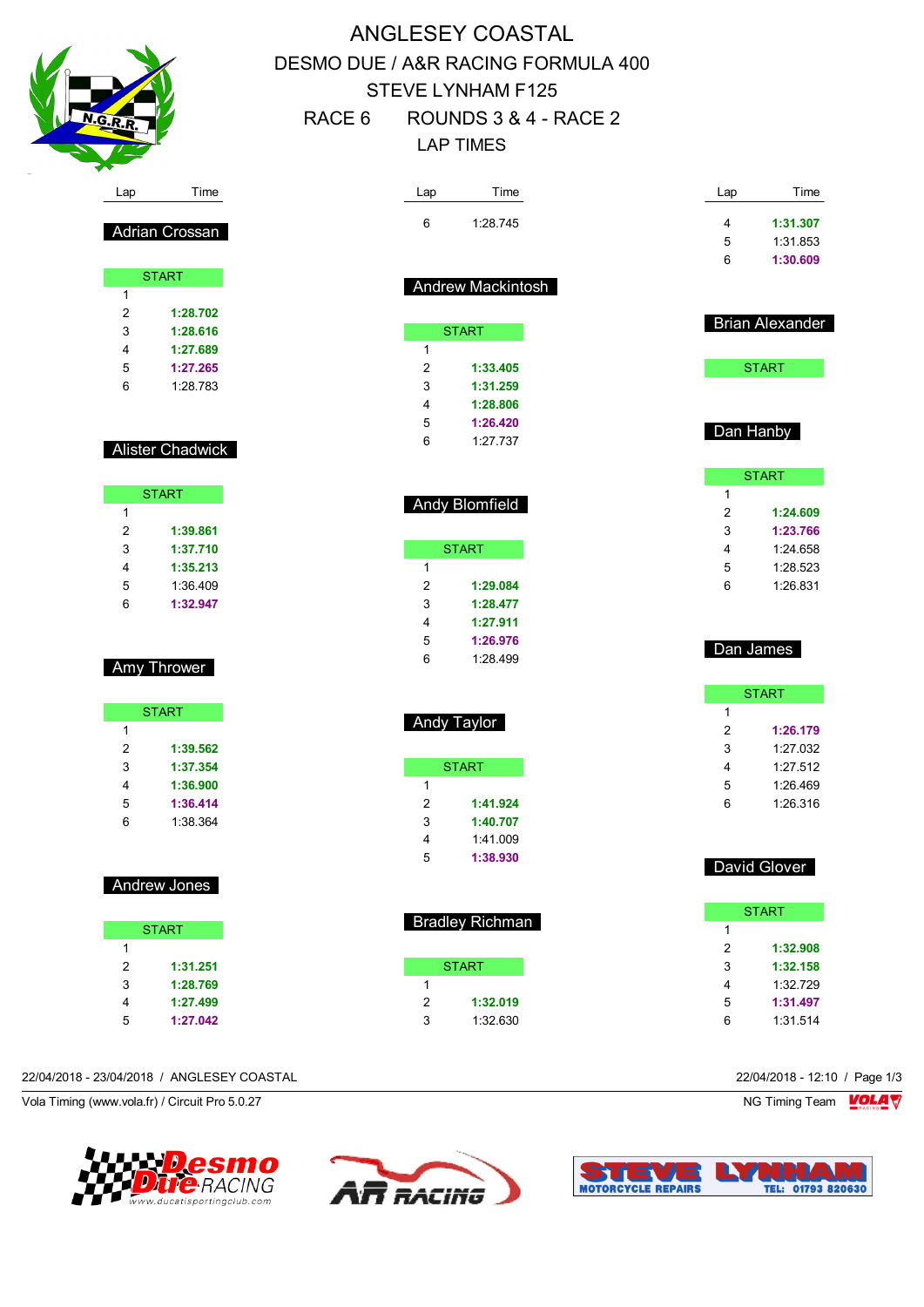ANGLESEY COASTAL DESMO DUE / A&R RACING FORMULA 400 STEVE LYNHAM F125 RACE 6 ROUNDS 3 & 4 - RACE 2 LAP TIMES

| Time           |  |  |  |
|----------------|--|--|--|
| Duncan Baillie |  |  |  |
| <b>START</b>   |  |  |  |
|                |  |  |  |
| 1:23.057       |  |  |  |
| 1.23 195       |  |  |  |
| 1.23.515       |  |  |  |
| 1.24 995       |  |  |  |
| 1.25 743       |  |  |  |
|                |  |  |  |

## James Chapman

| <b>START</b> |          |  |
|--------------|----------|--|
| 1            |          |  |
| 2            | 1:40.724 |  |
| 3            | 1:38.826 |  |
| 4            | 1:37.595 |  |
| 5            | 1:38.128 |  |

### James Robinson

|   | <b>START</b> |
|---|--------------|
| 1 |              |
| 2 | 1:32.287     |
| 3 | 1:33.372     |
| 4 | 1:31.638     |
| 5 | 1:31.383     |
| հ | 1:33.250     |

### Jason Lamb

|   | <b>START</b> |
|---|--------------|
| 1 |              |
| 2 | 1:24.552     |
| 3 | 1:24.376     |
| 4 | 1:22.569     |
| 5 | 1:22.580     |
| 6 | 1:22.322     |

# Jay Able

|   | <b>START</b> |
|---|--------------|
| 1 |              |
| 2 | 1:38.697     |
| 3 | 1:36.617     |
| 4 | 1:34.676     |
| 5 | 1:33.550     |
| հ | 1:33.242     |

| Lap                | Time         |  |  |
|--------------------|--------------|--|--|
| <b>Kevin Ellis</b> |              |  |  |
|                    | <b>START</b> |  |  |
| 1                  |              |  |  |
| 2                  | 1:32.884     |  |  |
| 3                  | 1:31.405     |  |  |
| 4                  | 1:30.248     |  |  |
| 5                  | 1:31 291     |  |  |
| 6                  | 1:30.810     |  |  |
|                    |              |  |  |
|                    |              |  |  |

| Lee Moxham |
|------------|
|            |

|   | <b>START</b> |
|---|--------------|
| 1 |              |
| 2 | 1:31.900     |
| 3 | 1:29.067     |
| 4 | 1:28.446     |
| 5 | 1.29106      |
| 6 | 1:27.938     |

### Mark Walker

| START |          |  |
|-------|----------|--|
| 1     |          |  |
| 2     | 1:28.006 |  |
| 3     | 1:27.608 |  |
| 4     | 1:28.582 |  |
| 5     | 1:28.234 |  |
| հ     | 1:28.299 |  |

# Michael Rees

|   | <b>START</b> |
|---|--------------|
| 1 |              |
| 2 | 1:26.198     |
| 3 | 1:25.282     |
| 4 | 1:23.996     |
| 5 | 1.27.642     |
| հ | 1.29 087     |

# Michael Wilson

| START    |  |  |  |  |  |  |  |  |  |  |
|----------|--|--|--|--|--|--|--|--|--|--|
|          |  |  |  |  |  |  |  |  |  |  |
| 1:38.226 |  |  |  |  |  |  |  |  |  |  |
| 1:39.622 |  |  |  |  |  |  |  |  |  |  |
| 1:35.989 |  |  |  |  |  |  |  |  |  |  |
| 1:36 387 |  |  |  |  |  |  |  |  |  |  |
| 1:35.874 |  |  |  |  |  |  |  |  |  |  |
|          |  |  |  |  |  |  |  |  |  |  |

| Lap                                | Time                                                     |  |  |  |  |  |  |  |  |  |  |
|------------------------------------|----------------------------------------------------------|--|--|--|--|--|--|--|--|--|--|
| Nick Brown                         |                                                          |  |  |  |  |  |  |  |  |  |  |
| <b>START</b>                       |                                                          |  |  |  |  |  |  |  |  |  |  |
|                                    |                                                          |  |  |  |  |  |  |  |  |  |  |
|                                    | Oliver Upton                                             |  |  |  |  |  |  |  |  |  |  |
|                                    | <b>START</b>                                             |  |  |  |  |  |  |  |  |  |  |
| 1<br>$\overline{2}$<br>3<br>4<br>5 | 1:49.339<br>1:46.528<br>1:43.208<br>1:46.246             |  |  |  |  |  |  |  |  |  |  |
|                                    | Peter Cooper                                             |  |  |  |  |  |  |  |  |  |  |
|                                    | <b>START</b>                                             |  |  |  |  |  |  |  |  |  |  |
| 1<br>2<br>3<br>4<br>5<br>6         | 1:29.373<br>1:29.480<br>1:28.573<br>1:26.102<br>1:26.816 |  |  |  |  |  |  |  |  |  |  |
|                                    | Philip Murden                                            |  |  |  |  |  |  |  |  |  |  |
|                                    | <b>START</b>                                             |  |  |  |  |  |  |  |  |  |  |
| 1                                  |                                                          |  |  |  |  |  |  |  |  |  |  |
|                                    | Preston Tuby                                             |  |  |  |  |  |  |  |  |  |  |
|                                    | <b>START</b>                                             |  |  |  |  |  |  |  |  |  |  |
| 1<br>2<br>3<br>4                   | 1:41.376<br>1:39.542<br>1:39.259                         |  |  |  |  |  |  |  |  |  |  |

## Rodney King

**1:37.875**

|   | START    |
|---|----------|
| 1 |          |
| 2 | 1:29.627 |
| 3 | 1:27.703 |
| 4 | 1:27.895 |
| 5 | 1:27.011 |
| 6 | 1:26.101 |
|   |          |

22/04/2018 - 23/04/2018 / ANGLESEY COASTAL

Vola Timing (www.vola.fr) / Circuit Pro 5.0.27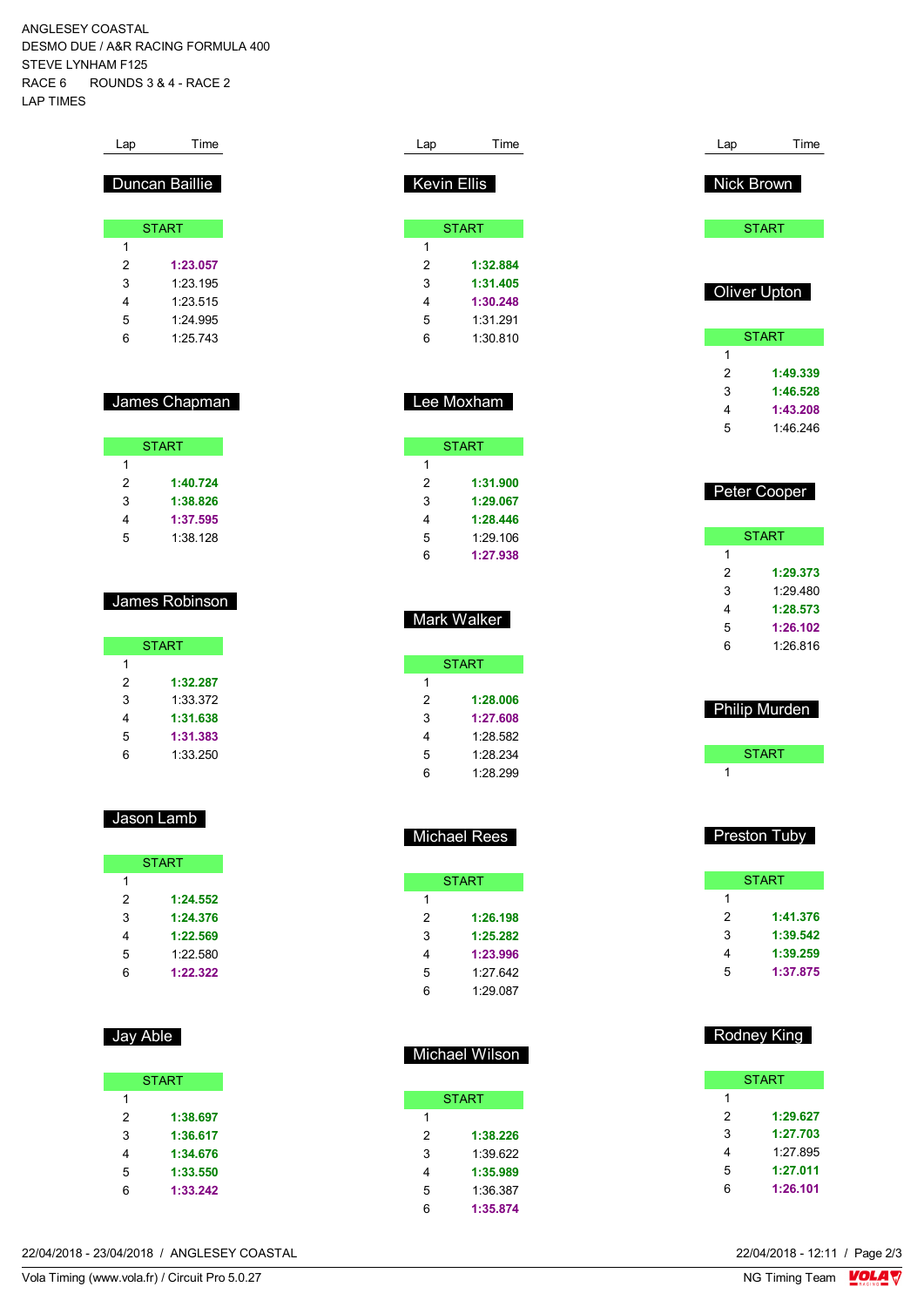ANGLESEY COASTAL DESMO DUE / A&R RACING FORMULA 400 STEVE LYNHAM F125 RACE 6 ROUNDS 3 & 4 - RACE 2 LAP TIMES

| Lap | Time         |
|-----|--------------|
|     |              |
|     | Scott Wilson |
|     |              |
|     | <b>START</b> |
|     |              |
| 1   |              |
| 2   | 1:26.286     |
| 3   | 1:25.848     |
| 4   | 1:24.178     |
| 5   | 1.26 125     |
| 6   | 1.24 878     |

### Steve Baden

|   | <b>START</b> |
|---|--------------|
| 1 |              |
| 2 | 1:40.357     |
| 3 | 1:38.389     |
| 4 | 1:34.391     |
| 5 | 1:35.028     |
| 6 | 1:33.400     |

# Lap Time Tim Bradley **START 1:23.082 1:22.405** 1:23.080 1:22.822 1:23.755

## Tom Roberts

| <b>START</b> |          |  |  |  |  |  |  |  |  |  |
|--------------|----------|--|--|--|--|--|--|--|--|--|
| 1            |          |  |  |  |  |  |  |  |  |  |
| 2            | 1:32.656 |  |  |  |  |  |  |  |  |  |
| 3            | 1:30.744 |  |  |  |  |  |  |  |  |  |
| 4            | 1:30.258 |  |  |  |  |  |  |  |  |  |
| 5            | 1:29.672 |  |  |  |  |  |  |  |  |  |
| ่ค           | 1:30.555 |  |  |  |  |  |  |  |  |  |

#### Steve Carruthers

|   | <b>START</b> |
|---|--------------|
|   |              |
| 2 | 1:45.282     |
| 3 | 1:44.761     |

### Steven Colville

|   | <b>START</b> |
|---|--------------|
| 1 |              |
| 2 | 1:29.308     |
| 3 | 1:28.831     |
| 4 | 1:28.068     |
| 5 | 1:28.930     |
| հ | 1.28.965     |

### Steven Founds

| <b>START</b> |          |  |  |  |  |  |  |  |  |  |
|--------------|----------|--|--|--|--|--|--|--|--|--|
| 1            |          |  |  |  |  |  |  |  |  |  |
| 2            | 1:26.258 |  |  |  |  |  |  |  |  |  |
| 3            | 1:26.269 |  |  |  |  |  |  |  |  |  |
| 4            | 1:25.959 |  |  |  |  |  |  |  |  |  |
| 5            | 1:25.623 |  |  |  |  |  |  |  |  |  |
| հ            | 1:23.988 |  |  |  |  |  |  |  |  |  |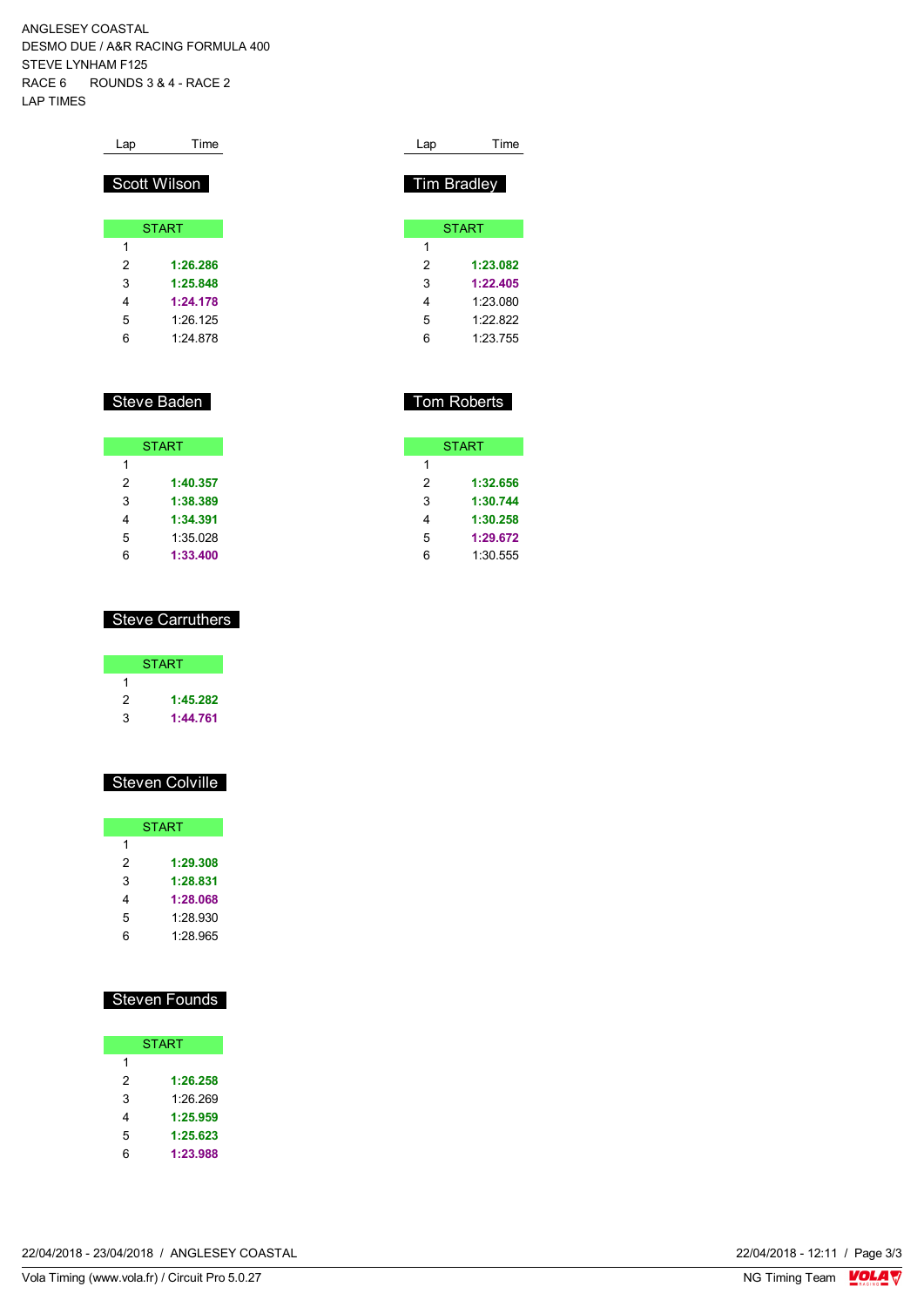

# ANGLESEY COASTAL DESMO DUE / A&R RACING FORMULA 400 STEVE LYNHAM F125 RACE 6 ROUNDS 3 & 4 - RACE 2 LAP CHART

|                  |                  |    | 3. | $-4.$ | -53              | - 6. |    | 8.  | 9   | 10. | 11. | -12. | 13. | 14. | 15. | 16. | 17 | 18. | 19.              | 20. | 21.              | 22. | 23. | 24.            | 25.            | 26.            | 27. | 28. | 29. | 30. | 31. | 32. | 33. |
|------------------|------------------|----|----|-------|------------------|------|----|-----|-----|-----|-----|------|-----|-----|-----|-----|----|-----|------------------|-----|------------------|-----|-----|----------------|----------------|----------------|-----|-----|-----|-----|-----|-----|-----|
| Start            |                  |    |    |       |                  |      |    |     |     |     |     |      |     |     |     |     |    |     |                  |     |                  |     |     |                |                |                |     |     |     |     |     |     |     |
| Lap 1            | 172 <sub>1</sub> | 49 | 81 | 12    | 33               | 686  |    | 11  | 50  | 3   | 74  | 17   | 61  | 84  | 28  | 44  | 18 | 9   | 150              | 40  | 55               | 88  | 26  | 68             | $\overline{2}$ | 303            | 155 | 99  | 64  | 93  | 21  | 22  | 69  |
| Lap 2            | 172              | 81 | 49 | 33    | 12 <sub>12</sub> | 686  | 50 | 17  |     | -11 | 74  | -3   | 61  | 44  | 28  | 84  | 18 | 9   | 150 <sub>1</sub> | 55  | 40               | 88  | 155 | $ 303\rangle$  | 68             | $\overline{2}$ | 99  | 93  | 64  | 21  | 22  | 69  |     |
| Lap 3            | 172              | 81 | 33 | 49    | 12               | 17   | 50 | 686 | 74  |     | 11  |      | 61  | 44  | 28  | 18  | 84 | 9   | 150              | 40  | 88               | 55  | 303 | 68             | 155            | $\overline{2}$ | 93  | 99  | 64  | 21  | 22  | 69  |     |
| Lap <sub>4</sub> | 172 <sub>1</sub> | 81 | 33 | 49    | 17               | 50   | 12 | 74  | 686 |     | 11  |      | 44  | 61  | 28  | 18  | 84 | 40  | -9               | 88  | 150 <sub>1</sub> | 55  | 303 | 68             | 2 <sup>1</sup> | 155            | 93  | 64  | 99  | 21  | 69  |     |     |
| Lap 5            | 172 <sub>1</sub> | 81 | 33 | 49    | 50               | 12   | 17 | 74  | 686 |     | 3   | 11   | 61  | 44  | 28  | 18  | 84 | 40  | 9                | 88  | 150              | 55  | 303 | $\overline{2}$ | 68             | $155$   93     |     | 64  | 99  | 21  | 69  |     |     |
| Lap 6            | 172              | 81 | 33 | 49    | 50               | 12   | 74 | 17  | 686 |     | 3   | 11   | 44  | 61  | 28  | 18  | 40 | 84  | -9               | 88  | 150              | 55  | 303 | $\overline{2}$ | 68             | 155            | 93  |     |     |     |     |     |     |

22/04/2018 - 23/04/2018 / ANGLESEY COASTAL 22/04/2018 - 12:10 / Page 1/1

Vola Timing (www.vola.fr) / Circuit Pro 5.0.27 NG Timing Team  $\blacksquare$ 





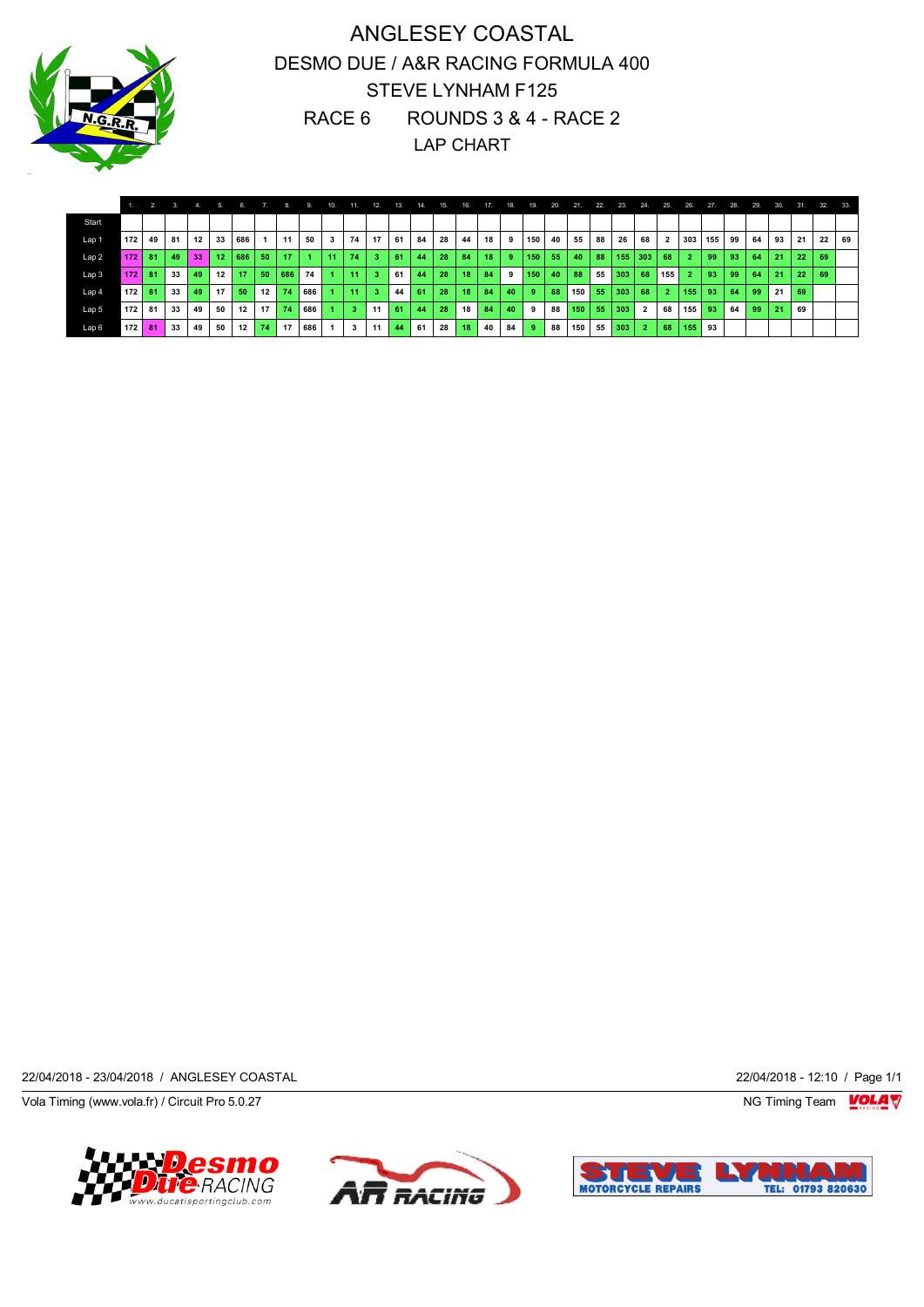

# ANGLESEY COASTAL DESMO DUE / A&R RACING FORMULA 400 STEVE LYNHAM F125 RACE 16 ROUNDS 3 & 4 - RACE 3 STARTING GRID

7 Laps = 10.850 Km

|        |    |                         |                |                   |                    |                     | - Pole -               |
|--------|----|-------------------------|----------------|-------------------|--------------------|---------------------|------------------------|
| $-1 -$ |    | 33                      | Duncan Baillie | 81                | Jason Lamb         | 172                 | <b>Tim Bradley</b>     |
| $-2-$  | 12 | Dan James               | 50             | Scott Wilson      | 49                 | <b>Michael Rees</b> |                        |
| $-3-$  |    | 686                     | Mark Walker    | 17                | Dan Hanby          | 74                  | Steven Founds          |
| $-4-$  | 11 | <b>Steven Colville</b>  | $\mathbf{3}$   | Adrian Crossan    | $\mathbf 1$        | Andy Blomfield      |                        |
| $-5-$  |    | 28                      | Andrew Jones   | 61                | Peter Cooper       | 44                  | Rodney King            |
| $-6-$  | 84 | <b>Tom Roberts</b>      | 40             | Andrew Mackintosh | 18                 | Lee Moxham          |                        |
| $-7 -$ |    | 150                     | David Glover   | 88                | <b>Kevin Ellis</b> | 9                   | <b>Bradley Richman</b> |
| $-8-$  | 68 | <b>Alister Chadwick</b> | $\mathbf{2}$   | Steve Baden       | 55                 | James Robinson      |                        |
| $-9-$  |    | 99                      | Preston Tuby   | 64                | James Chapman      | 93                  | Amy Thrower            |
| $-10-$ | 22 | <b>Steve Carruthers</b> | 15             | <b>Nick Brown</b> | 21                 | Andy Taylor         |                        |
| $-11-$ |    | 155                     | Michael Wilson | 303               | Jay Able           | 26                  | Philip Murden          |
| $-12-$ |    |                         |                |                   | 69                 | Oliver Upton        |                        |

22/04/2018 - 23/04/2018 / ANGLESEY COASTAL 22/04/2018 - 12:12 / Page 1/1

Vola Timing (www.vola.fr) / Circuit Pro 5.0.27 NG Timing Team Note that the Subset of the Subset of the Subset of the Subset of the Subset of the Subset of the Subset of the Subset of the Subset of the Subset of the Subset





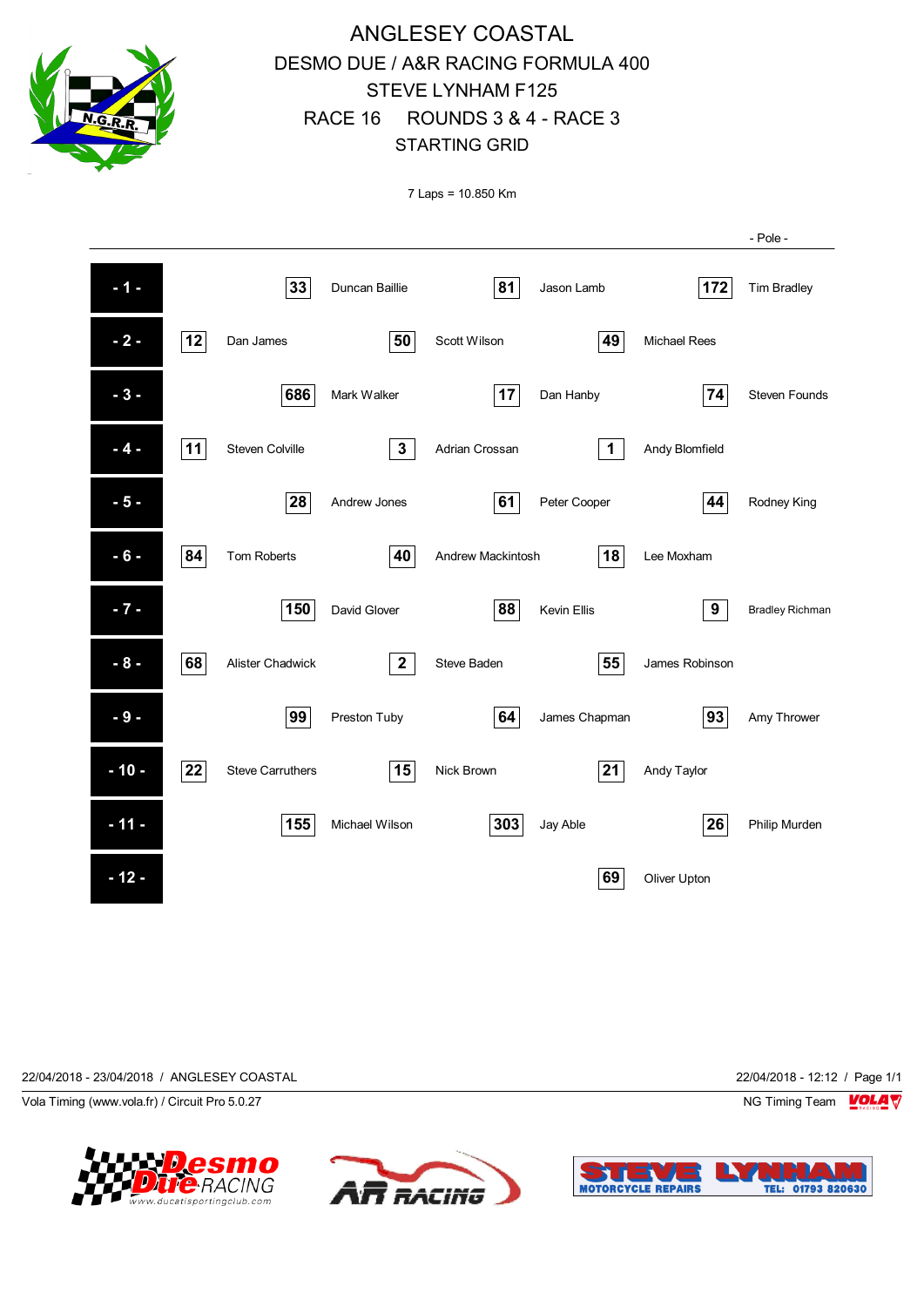

# ANGLESEY COASTAL DESMO DUE / A&R RACING FORMULA 400 STEVE LYNHAM F125 RACE 16 ROUNDS 3 & 4 - RACE 3 Start time: 15:04 Distance: 10.85 miles Weather: Sunny Track: Dry

| Rnk            |                  | Num Rider                            | Machine                              | Town/Sponsor                        | Class        | Laps           | Time                 | Gap                | Speed          | B.Lap                | Average        |
|----------------|------------------|--------------------------------------|--------------------------------------|-------------------------------------|--------------|----------------|----------------------|--------------------|----------------|----------------------|----------------|
|                |                  |                                      |                                      |                                     |              |                |                      |                    |                |                      |                |
| 1              | 50               | <b>Scott Wilson</b>                  | Ducati 620 Monster                   | Wearing a balaclava in the pos      | Α            | $\overline{7}$ | 9:41.711             |                    | 68.71          | 1:21.200             | 67.14          |
| $\overline{2}$ | 33               | <b>Duncan Baillie</b>                | Ducati 620 SS                        | Pirtek Edinburgh                    | A            | $\overline{7}$ | 9:54.136             | $+12.425$          | 67.41          | 1:22.775             | 65.74          |
| 3              | 12               | Dan James                            | Ducati 620 SP                        | Notohashi Racing                    | Α            | $\overline{7}$ | 10:01.149            | +19.438            | 67.05          | 1:23.217             | 64.97          |
| 4              | 3                | <b>Adrian Crossan</b>                | Ducati Desmo Due 620                 | "Lambourn, Berkshire"               | A            | $\overline{7}$ | 10:03.366            | +21.655            | 66.58          | 1:23.799             | 64.73          |
| 5              | 40               | <b>Andrew Mackintosh</b>             | Ducati 600SS                         | www.mackintoshracing.com            | A            | $\overline{7}$ | 10:05.122            | $+23.411$          | 67.71          | 1:22.406             | 64.54          |
| 6              | 91               | <b>Brian Alexander</b>               | Ducati SS 620                        | <b>Capital Testing Services Ltd</b> | A            | $\overline{7}$ | 10:14.925 +33.214    |                    | 65.97          | 1:24.583             | 63.51          |
| 7              | 18               | Lee Moxham                           | Ducati SS 620                        | Spartacus Racing                    | A            | $\overline{7}$ | 10:15.098            | $+33.387$          | 65.84          | 1:24.750             | 63.50          |
| 8              | 88               | <b>Kevin Ellis</b>                   | Ducati 620 Monster                   | Skidlids UK                         | A            | $\overline{7}$ | 10:19.836            | $+38.125$          | 65.92          | 1:24.637             | 63.01          |
| 9              | $\overline{2}$   | <b>Steve Baden</b>                   | Ducati Monster 620                   | Wing it with Wongy                  | A            | $\overline{7}$ | 10:22.393            | $+40.682$          | 64.75          | 1:26.170             | 62.75          |
| 10             | 21               | <b>Andy Taylor</b>                   | Ducati Supersport 62                 | RealRoads.co.uk                     | A            | $\overline{7}$ | 10:22.981            | $+41.270$          | 64.55          | 1:26.438             | 62.69          |
|                |                  | Best lap: 50 Scott Wilson - 1:21.200 |                                      |                                     |              |                |                      |                    |                |                      |                |
| <b>DNSs</b>    |                  |                                      |                                      |                                     |              |                |                      |                    |                |                      |                |
|                | $\mathbf{1}$     | <b>Andy Blomfield</b>                | Ducati Monster 620                   | <b>BB Racing</b>                    | Α            |                |                      | +7 Laps            |                |                      |                |
| <b>DNFs</b>    |                  |                                      |                                      |                                     |              |                |                      |                    |                |                      |                |
|                | 84               | <b>Tom Roberts</b>                   | Ducati SS 620                        | <b>Traffic Sense</b>                | Α            |                |                      | +7 Laps            | 63.80          | 1:27.459             |                |
|                |                  |                                      |                                      |                                     |              |                |                      |                    |                |                      |                |
| B              |                  |                                      |                                      |                                     |              |                |                      |                    |                |                      |                |
| 1              | 44               | <b>Rodney King</b>                   | Ducati 600SS                         | DBR racing                          | B            | $\overline{7}$ | 10:06.666            |                    | 66.16          | 1:24.337             | 64.38          |
| $\mathbf{2}$   | 61               | <b>Peter Cooper</b>                  | Ducati Supersport 58                 | "Marlow, Buckinghamshire"           | B            | $\overline{7}$ | 10:14.408            | $+7.742$           | 65.63          | 1:25.019             | 63.57          |
| 3              | 55               | James Robinson                       | Ducati 600 SS                        | Bay Studio Signs / Hairy Beast      | B            | $\overline{7}$ | 10:24.606            | $+17.940$          | 65.21          | 1:25.564             | 62.53          |
| 4              | 99               | <b>Preston Tuby</b>                  | Ducati 600SS                         | "Derby, Derbyshire"                 | B            | 6              | 9:17.329             | $+1$ Lap           | 61.72          | 1:30.405             | 60.07          |
| 5              | 22               | <b>Steve Carruthers</b>              | Ducati Desmo Due 583                 | "Banbury, Oxfordshire"              | B            | 6              | 9:56.350             | $+1$ Lap           | 57.45          | 1:37.115             | 56.14          |
|                |                  | Best lap: 44 Rodney King - 1:24.337  |                                      |                                     |              |                |                      |                    |                |                      |                |
|                |                  |                                      |                                      |                                     |              |                |                      |                    |                |                      |                |
| F400           |                  |                                      |                                      |                                     |              |                |                      |                    |                |                      |                |
| 1              | 172              | <b>Tim Bradley</b>                   | Yamaha FZR 400                       | "Shipston On Stour, Warwickshi      | F400         | $\overline{7}$ | 9:12.071             |                    | 71.88          | 1:17.626             | 70.75          |
| 2              | 49               | <b>Michael Rees</b>                  | Kawasaki ZXR 400                     | Alwtn Rees Body repairs             | F400         | $\overline{7}$ | 9:20.998             | $+8.927$           | 70.55          | 1:19.086             | 69.62          |
| 3              | 686              | <b>Mark Walker</b>                   | Honda VFR400                         | "Brierley Hill, West Midlands"      | F400         | $\overline{7}$ | 9:37.172             | $+25.101$          | 69.13          | 1:20.708             | 67.67          |
| 4              | 32               | <b>Richard Vuillermet</b>            | Kawasaki ZXR 400                     | Kiwi                                | F400         | $\overline{7}$ | 9:56.273             | $+44.202$          | 68.93          | 1:20.942             | 65.50          |
| 5              | 74               | <b>Steven Founds</b>                 | Honda VFR 400R NC30                  | Team Founds Racing                  | F400         | $\overline{7}$ | 9:56.282             | $+44.211$          | 67.20          | 1:23.031             | 65.50          |
| 6              | $\boldsymbol{9}$ | <b>Bradley Richman</b>               | Kawasaki ZXR 400                     | "Wellington, Somerset"              | F400         | $\overline{7}$ | 10:05.927            | +53.856            | 66.23          | 1:24.246             | 64.46          |
| 7              | 150              | <b>David Glover</b>                  | Honda CBR 400                        | "Messingham, North Lincs"           | F400         | $\overline{7}$ | 10:15.486 +1:03.415  |                    | 65.53          | 1:25.142             | 63.46          |
| 8<br>9         | 11               | <b>Steven Colville</b>               | GAS GAS 250                          | "Llanelli, Carmarthenshire"         | F400         | $\overline{7}$ | 10:22.120 +1:10.049  |                    | 64.47          | 1:26.540             | 62.78          |
| 10             | 68<br>93         | <b>Alister Chadwick</b>              | Kawasaki ZXR 400<br>Kawasaki ZXR 400 | AJ Restoration<br>PDQ Precision Ltd | F400<br>F400 | 6<br>6         | 9:39.862<br>9:40.400 | $+1$ Lap           | 59.74<br>59.43 | 1:33.397<br>1:33.886 | 57.73<br>57.68 |
| 11             | 64               | <b>Amy Thrower</b><br>James Chapman  | Suzuki GSXR 400                      | Chapman Racing                      | F400         | 6              | 9:41.136             | +1 Lap<br>$+1$ Lap | 59.59          | 1:33.631             | 57.61          |
|                |                  |                                      |                                      |                                     |              |                |                      |                    |                |                      |                |
|                |                  | Best lap: 172 Tim Bradley - 1:17.626 |                                      |                                     |              |                |                      |                    |                |                      |                |
| <b>DNFs</b>    |                  |                                      |                                      |                                     |              |                |                      |                    |                |                      |                |
|                | 17               | Dan Hanby                            | Yamaha FZR 400                       | www.hdmasonry.co.uk                 | F400         |                |                      | +7 Laps            | 68.81          | 1:21.088             |                |

22/04/2018 - 23/04/2018 / ANGLESEY COASTAL Posting time:

Vola Timing (www.vola.fr) / Circuit Pro 5.0.27 220 22/04/2018 - 15:18 / Page 1/2 / NG Timing Team  $\frac{1}{2}$ 





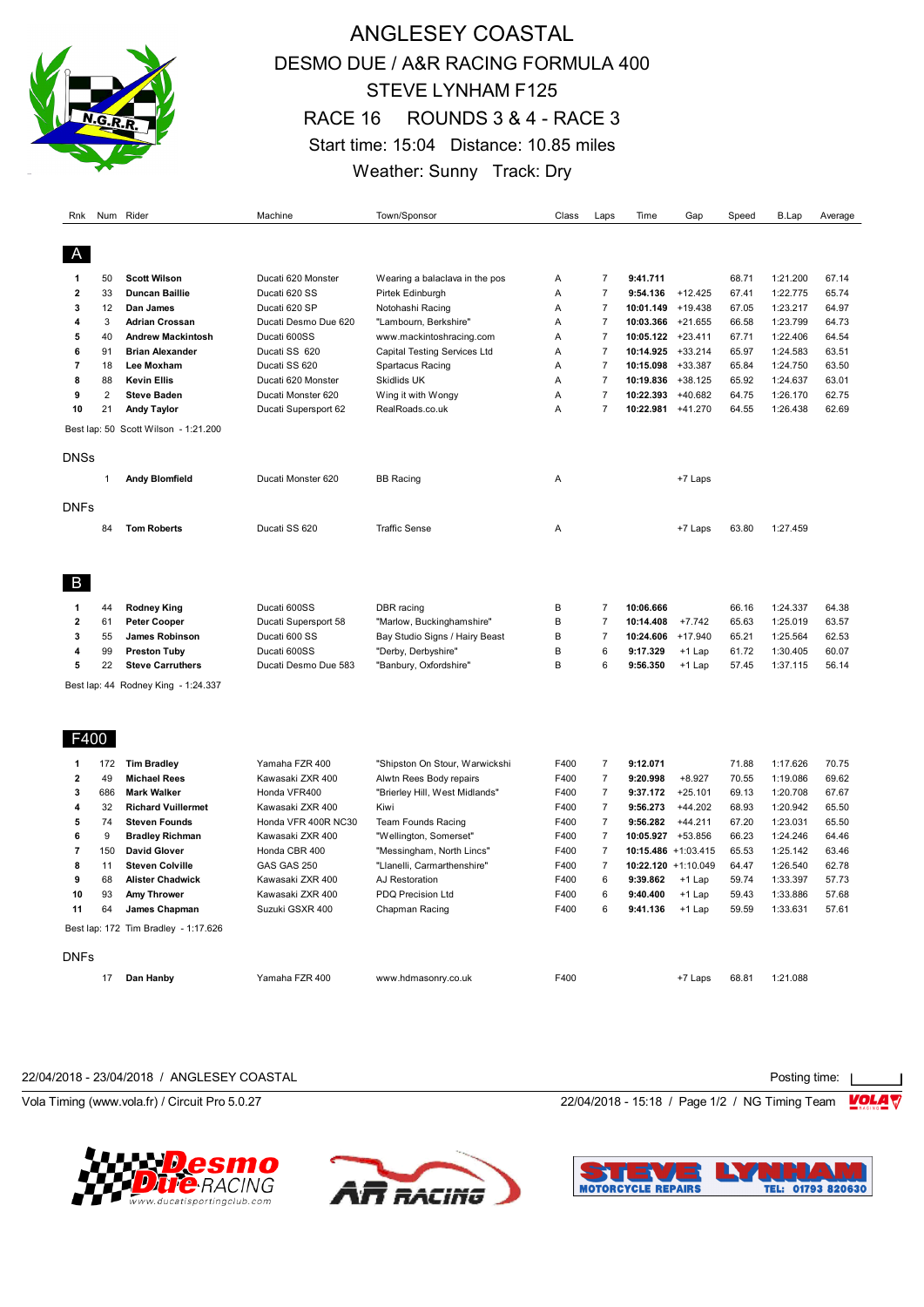ANGLESEY COASTAL DESMO DUE / A&R RACING FORMULA 400 STEVE LYNHAM F125 RACE 16 ROUNDS 3 & 4 - RACE 3 Start time: 15:04 Distance: 10.85 miles Weather: Sunny Track: Dry

| Rnk | Num  | Rider               | Machine           | Town/Sponsor                   | Class | Laps | Time      | Gar      | Speed | B.Lap    | Average |
|-----|------|---------------------|-------------------|--------------------------------|-------|------|-----------|----------|-------|----------|---------|
|     |      |                     |                   |                                |       |      |           |          |       |          |         |
|     | F125 |                     |                   |                                |       |      |           |          |       |          |         |
|     |      |                     |                   |                                |       |      |           |          |       |          |         |
|     | 303  | Jav Able            | Aprilia RS 125    | "Westbury, Wiltshire"          | F125  |      | 10:19.189 |          | 65.44 | 1:25.268 | 63.08   |
| ,   | 155  | Michael Wilson      | Aprilia RS 125 SP | CLV Racing/Graham File Tuning/ | F125  |      | 10:34.980 | +15.791  | 63.96 | 1:27.230 | 61.51   |
|     | 69   | <b>Oliver Upton</b> | Aprilia 125 RS    | Compact Car Corner             | F125  | 6    | 10:43.971 | $+1$ Lap | 54.00 | 1:43.317 | 51.98   |

Best lap: 303 Jay Able - 1:25.268

**A - 92.5% of winners average race speed - 62.10 mph**

**B - 92.5% of winners average race speed - 59.55 mph F400 - 92.5% of winners average race speed - 65.44 mph**

**F125 - 92.5% of winners average race speed - 58.35 mph**

22/04/2018 - 23/04/2018 / ANGLESEY COASTAL

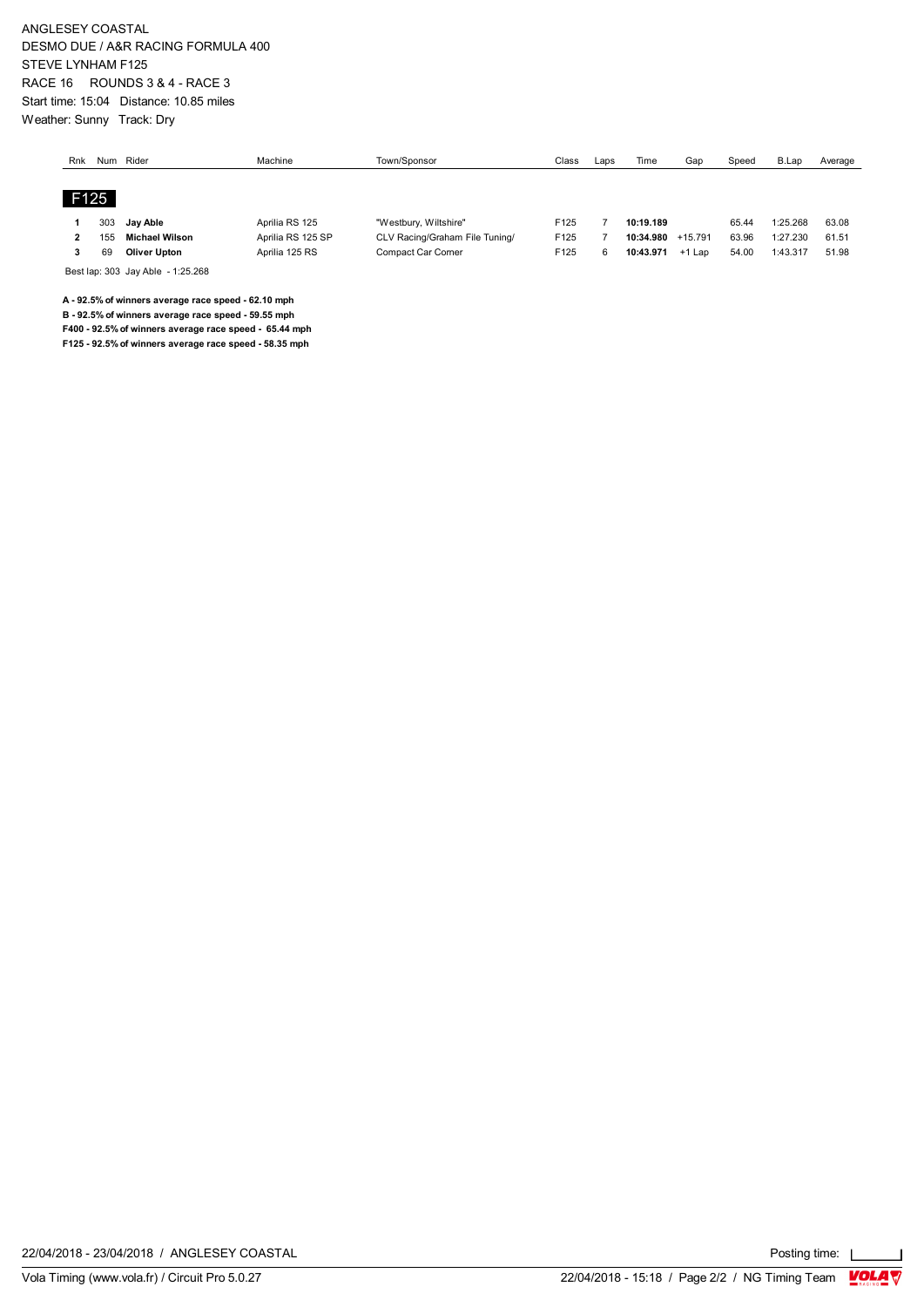

# ANGLESEY COASTAL DESMO DUE / A&R RACING FORMULA 400 STEVE LYNHAM F125 RACE 16 ROUNDS 3 & 4 - RACE 3 LAP TIMES

| Lap              | Time                     | Lap               | Time                   | Lap            | Time                 |
|------------------|--------------------------|-------------------|------------------------|----------------|----------------------|
|                  |                          | 5                 | 1:24.017               | 5              | 1:24.583             |
|                  | Adrian Crossan           | 6                 | 1:22.406               | 6              | 1:26.635             |
|                  |                          | $\overline{7}$    | 1:22.917               | $\overline{7}$ | 1:25.398             |
|                  | <b>START</b>             |                   |                        |                |                      |
| 1                |                          |                   |                        |                |                      |
| $\boldsymbol{2}$ | 1:26.290                 |                   | Andy Blomfield         | Dan Hanby      |                      |
| 3                | 1:25.202                 |                   |                        |                |                      |
| 4                | 1:24.948                 |                   |                        |                |                      |
| 5                | 1:24.769                 |                   | <b>START</b>           |                | <b>START</b>         |
| 6                | 1:24.139                 |                   |                        | $\mathbf{1}$   |                      |
| 7                | 1:23.799                 |                   |                        | $\overline{2}$ | 1:22.376             |
|                  |                          |                   | Andy Taylor            | 3<br>4         | 1:21.088<br>1:21.224 |
|                  | Alister Chadwick         |                   |                        |                |                      |
|                  |                          |                   | <b>START</b>           |                |                      |
|                  | <b>START</b>             | $\mathbf{1}$<br>2 | 1:28.584               | Dan James      |                      |
| $\mathbf{1}$     |                          | 3                 | 1:27.426               |                |                      |
| $\overline{c}$   | 1:35.575                 | 4                 | 1:26.438               |                | <b>START</b>         |
| 3                | 1:37.782                 | 5                 | 1:27.914               | 1              |                      |
| 4                | 1:36.260                 | 6                 | 1:26.708               | $\overline{2}$ | 1:27.227             |
| 5                | 1:33.397                 | $\overline{7}$    | 1:26.724               | 3              | 1:25.202             |
| 6                | 1:34.158                 |                   |                        | 4              | 1:23.818             |
|                  |                          |                   |                        | 5              | 1:24.262             |
|                  |                          |                   |                        | 6              | 1:23.548             |
|                  |                          |                   | <b>Bradley Richman</b> | $\overline{7}$ | 1:23.217             |
|                  | Amy Thrower              |                   |                        |                |                      |
|                  |                          |                   | <b>START</b>           |                |                      |
|                  | <b>START</b>             | 1                 |                        |                |                      |
| 1                |                          | 2                 | 1:24.246               |                | David Glover         |
| $\overline{c}$   | 1:35.247                 | 3                 | 1:25.046               |                |                      |
| 3                | 1:34.687                 | 4                 | 1:24.386               |                | <b>START</b>         |
| 4                | 1:33.968                 | 5                 | 1:25.654               | 1              |                      |
| 5                | 1:33.886                 | 6                 | 1:25.637               | $\overline{2}$ | 1:28.159             |
| 6                | 1:35.737                 | $\overline{7}$    | 1:25.278               | 3              | 1:27.297             |
|                  |                          |                   |                        | 4              | 1:26.865             |
|                  |                          |                   |                        | 5              | 1:25.142             |
|                  | <b>Andrew Mackintosh</b> |                   | <b>Brian Alexander</b> | 6              | 1:25.549             |
|                  |                          |                   |                        | $\overline{7}$ | 1:25.463             |
|                  | <b>START</b>             |                   | <b>START</b>           |                |                      |
| $\mathbf{1}$     |                          | 1                 |                        |                |                      |
| $\sqrt{2}$       | 1:27.528                 | $\sqrt{2}$        | 1:27.591               |                | Duncan Baillie       |
| 3                | 1:25.371                 | 3                 | 1:26.552               |                |                      |
| $\overline{4}$   | 1:24.253                 | 4                 | 1:25.718               |                | <b>START</b>         |

#### 22/04/2018 - 23/04/2018 / ANGLESEY COASTAL 22/04/2018 - 15:16 / Page 1/3

Vola Timing (www.vola.fr) / Circuit Pro 5.0.27 NG Timing Team Notice of the Unit of the Unit of the Unit of the Unit of the Unit of the Unit of the Unit of the Unit of the Unit of the Unit of the Unit of the Unit of the U





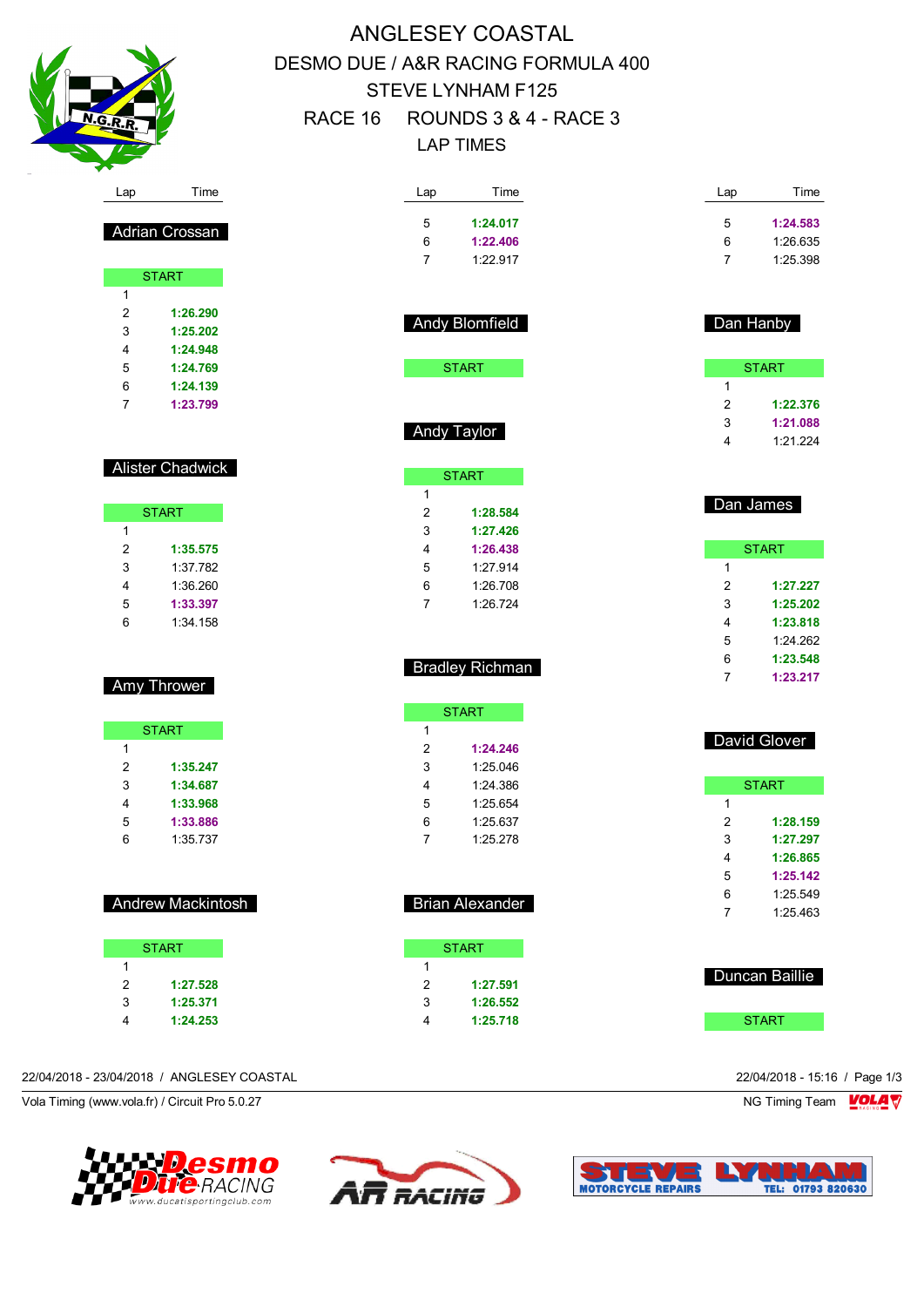ANGLESEY COASTAL DESMO DUE / A&R RACING FORMULA 400 STEVE LYNHAM F125 RACE 16 ROUNDS 3 & 4 - RACE 3 LAP TIMES

| Lap | Time     |
|-----|----------|
|     |          |
| 1   |          |
| 2   | 1:25.151 |
| 3   | 1:23.426 |
| 4   | 1:22.775 |
| 5   | 1:23.501 |
| 6   | 1.23057  |
| 7   | 1.22796  |
|     |          |

### James Chapman

| <b>START</b> |          |  |  |  |  |
|--------------|----------|--|--|--|--|
| 1            |          |  |  |  |  |
| 2            | 1:35.173 |  |  |  |  |
| 3            | 1:34.341 |  |  |  |  |
| 4            | 1:34 387 |  |  |  |  |
| 5            | 1:33.631 |  |  |  |  |
| հ            | 1:36.020 |  |  |  |  |

## James Robinson

| <b>START</b> |          |  |  |  |  |
|--------------|----------|--|--|--|--|
| 1            |          |  |  |  |  |
| 2            | 1:28.120 |  |  |  |  |
| 3            | 1:26.964 |  |  |  |  |
| 4            | 1:26.667 |  |  |  |  |
| 5            | 1:27.705 |  |  |  |  |
| 6            | 1:29.009 |  |  |  |  |
|              | 1:25.564 |  |  |  |  |

## Jay Able

| <b>START</b> |          |  |  |  |  |
|--------------|----------|--|--|--|--|
| 1            |          |  |  |  |  |
| 2            | 1:27.291 |  |  |  |  |
| 3            | 1.27.485 |  |  |  |  |
| 4            | 1:26.381 |  |  |  |  |
| 5            | 1:25.268 |  |  |  |  |
| 6            | 1:25.766 |  |  |  |  |
|              | 1:27.590 |  |  |  |  |

### Kevin Ellis

|   | <b>START</b> |
|---|--------------|
| 1 |              |
| 2 | 1:27.508     |
| 3 | 1:26.635     |
| 4 | 1:27.150     |
| 5 | 1.27 751     |
| 6 | 1:26.061     |
|   | 1:24.637     |

| Lap | Time         |
|-----|--------------|
|     | Lee Moxham   |
|     | <b>START</b> |
| 1   |              |
| 2   | 1:27.589     |
| 3   | 1:27.320     |
| 4   | 1:25.596     |
| 5   | 1:25.191     |
| 6   | 1:25.129     |
| 7   | 1:24.750     |

### Mark Walker

|   | START    |
|---|----------|
| 1 |          |
| 2 | 1:20.771 |
| 3 | 1:21.538 |
| 4 | 1.21.011 |
| 5 | 1:21.208 |
| 6 | 1:20.708 |
|   | 1.21878  |

## Michael Rees

|   | START    |
|---|----------|
| 1 |          |
| 2 | 1:19.086 |
| 3 | 1:19 304 |
| 4 | 1.19.243 |
| 5 | 1:19.092 |
| 6 | 1.20.273 |
| 7 | 1:19.866 |

| <b>Michael Wilson</b> |              |  |  |  |  |
|-----------------------|--------------|--|--|--|--|
|                       |              |  |  |  |  |
|                       | <b>START</b> |  |  |  |  |
| 1                     |              |  |  |  |  |
| 2                     | 1:30.518     |  |  |  |  |
| 3                     | 1:29.176     |  |  |  |  |
| 4                     | 1:28.595     |  |  |  |  |
| 5                     | 1:27.308     |  |  |  |  |
| 6                     | 1:27.230     |  |  |  |  |
| 7                     | 1.29 196     |  |  |  |  |
|                       |              |  |  |  |  |
|                       |              |  |  |  |  |
| Oliver Upton          |              |  |  |  |  |
|                       |              |  |  |  |  |

|   | <b>START</b> |
|---|--------------|
|   |              |
| 2 | 1:47.133     |

| Lap | Time     |
|-----|----------|
| 3   | 1:45.197 |
| 4   | 1:46.957 |
| 5   | 1:43.317 |
| 6   | 1.43.548 |
|     |          |

### Peter Cooper

| START |          |  |
|-------|----------|--|
| 1     |          |  |
| 2     | 1:25.019 |  |
| 3     | 1:26.037 |  |
| 4     | 1:25.838 |  |
| 5     | 1.25832  |  |
| 6     | 1:26.187 |  |
|       | 1:27.923 |  |

### **Preston Tuby**

| <b>START</b> |          |  |
|--------------|----------|--|
| 1            |          |  |
| 2            | 1:30.940 |  |
| 3            | 1:30.405 |  |
| 4            | 1:30.855 |  |
| 5            | 1:30.519 |  |
| 6            | 1:30.513 |  |

### Richard Vuillermet

| <b>START</b> |          |  |
|--------------|----------|--|
| 1            |          |  |
| 2            | 1:23.971 |  |
| 3            | 1:23.829 |  |
| 4            | 1:23.346 |  |
| 5            | 1:22.018 |  |
| 6            | 1:20.942 |  |
|              | 1.24451  |  |

### Rodney King

|   | START    |
|---|----------|
| 1 |          |
| 2 | 1:27.569 |
| 3 | 1:25.054 |
| 4 | 1:24.337 |
| 5 | 1:25.238 |
| 6 | 1.24 870 |
|   | 1:25.208 |

22/04/2018 - 23/04/2018 / ANGLESEY COASTAL